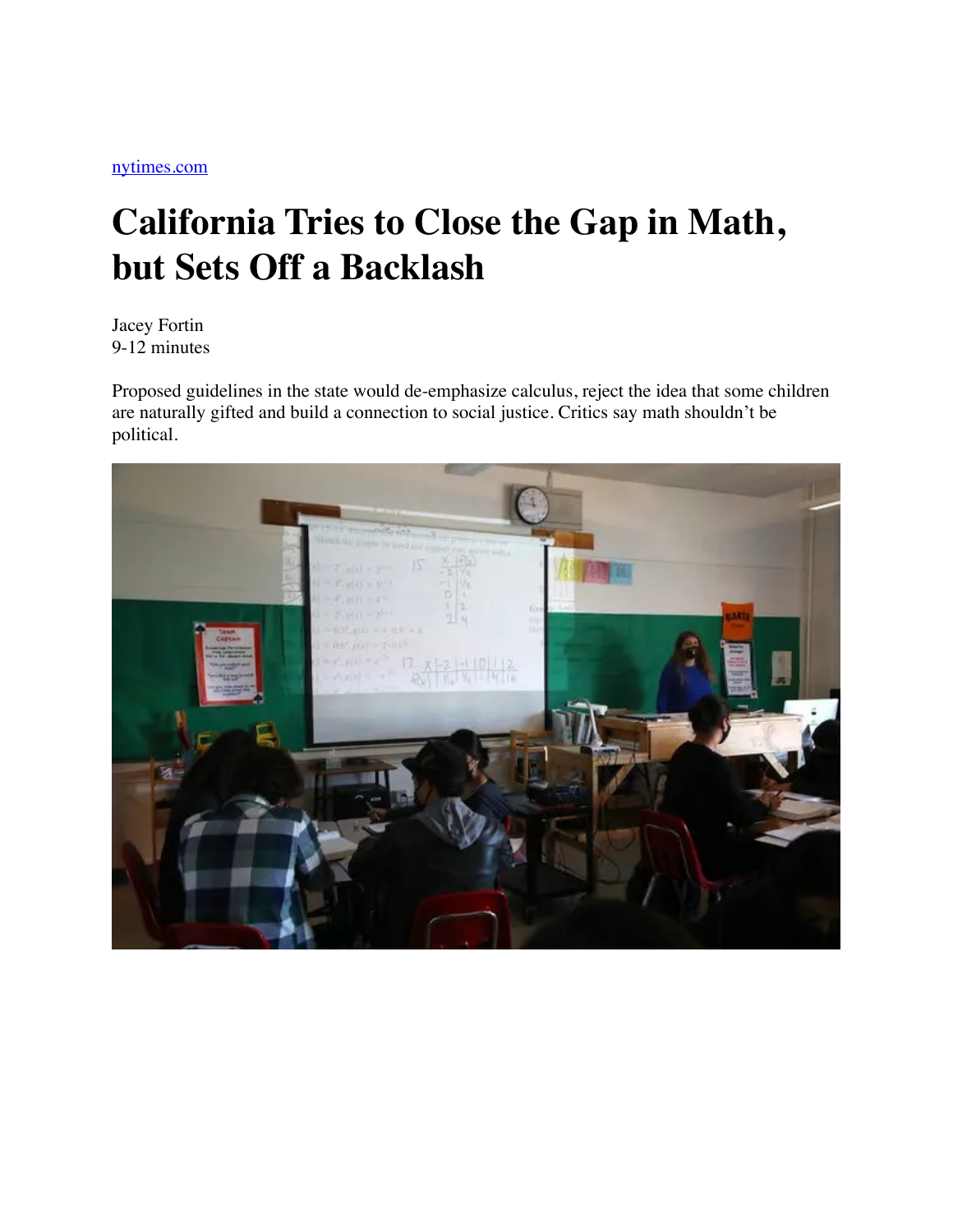

Credit...Jim Wilson/The New York Times Published Nov. 4, 2021Updated Nov. 17, 2021

If everything had gone according to plan, California would have approved new guidelines this month for math education in public schools.

But ever since [a draft was opened for public comment in February,](https://www.cde.ca.gov/ci/ma/cf/) the recommendations have set off a fierce debate over not only how to teach math, but also how to solve a problem more intractable than [Fermat's last theorem](https://www.nytimes.com/1993/06/24/us/at-last-shout-of-eureka-in-age-old-math-mystery.html): closing the racial and socioeconomic [disparities](https://nces.ed.gov/programs/raceindicators/indicator_rcb.asp) in achievement that [persist](https://files.eric.ed.gov/fulltext/EJ1104153.pdf) at every [level](https://www.nytimes.com/2019/02/18/us/edray-goins-black-mathematicians.html) of math education.

The [California](https://www.nytimes.com/spotlight/california-news) guidelines, which are not binding, could overhaul the way many school districts approach math instruction. The draft rejected the idea of naturally gifted children, recommended against shifting certain students into accelerated courses in middle school and tried to promote high-level math courses that could serve as alternatives to calculus, like data science or statistics.

The draft also suggested that math should not be colorblind and that teachers could use lessons to explore social justice — for example, by looking out for gender stereotypes in word problems, or applying math concepts to topics like immigration or inequality.

The battle over math comes at a time when education policy, on issues including [masks](https://www.nytimes.com/2021/09/23/us/politics/disabled-students-mask-mandate.html), [testing](https://www.nytimes.com/2020/05/23/us/SAT-ACT-abolish-debate-california.html) and [teaching about racism,](https://www.nytimes.com/2021/10/21/us/republicans-schools-critical-race-theory.html) has become entangled in bitter partisan debates. The Republican candidate for governor in Virginia, Glenn Youngkin, seized on those issues to help [propel him to](https://www.nytimes.com/2021/11/02/us/elections/youngkin-wins-virginia-governor.html)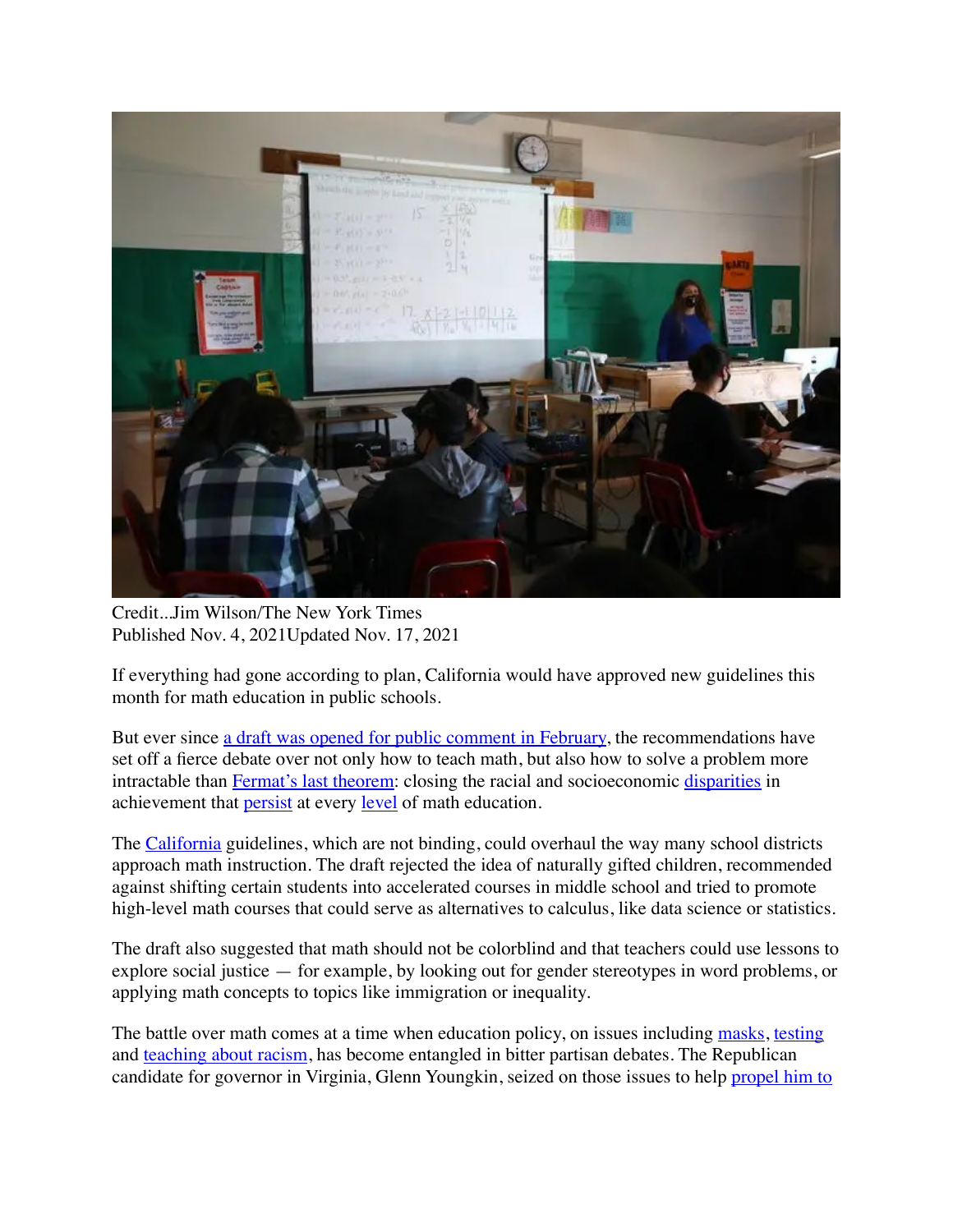[victory](https://www.nytimes.com/2021/11/02/us/elections/youngkin-wins-virginia-governor.html) on Tuesday. Now, Republicans are discussing how these education issues can help them in the midterm elections next year.

Even in heavily Democratic California — a state with six million public school students and an outsize influence on textbook publishing nationwide — the draft guidelines encountered scathing criticism, with charges that the framework would [inject "woke" politics](https://www.nationalreview.com/2021/09/the-folly-of-woke-math/) into a subject that is supposed to be practical and precise.

"People will really go to battle for maths to stay the same," said Jo Boaler, a professor of education at Stanford University who is working on the revision. "Even parents who hated maths in school will argue to keep it the same for their kids."

The battle over math pedagogy is a tale as old as multiplication tables. An idea called "new math," pitched as a more conceptual approach to the subject, [had its heyday in the 1960s.](https://www.nytimes.com/1974/01/06/archives/does-new-math-add-up-new-math.html) About a decade ago, amid debates over the national Common Core standards, [many parents bemoaned](https://www.nytimes.com/2014/06/30/us/math-under-common-core-has-even-parents-stumbling.html)  [math exercises](https://www.nytimes.com/2014/06/30/us/math-under-common-core-has-even-parents-stumbling.html) that they said seemed to dump line-by-line computation in favor of veritable [hieroglyphs.](https://www.nationalreview.com/2014/03/ten-dumbest-common-core-problems-alec-torres/)

Today, the battles over the California guidelines are circling around a fundamental question: What, or whom, is math for?



Credit...Jim Wilson/The New York Times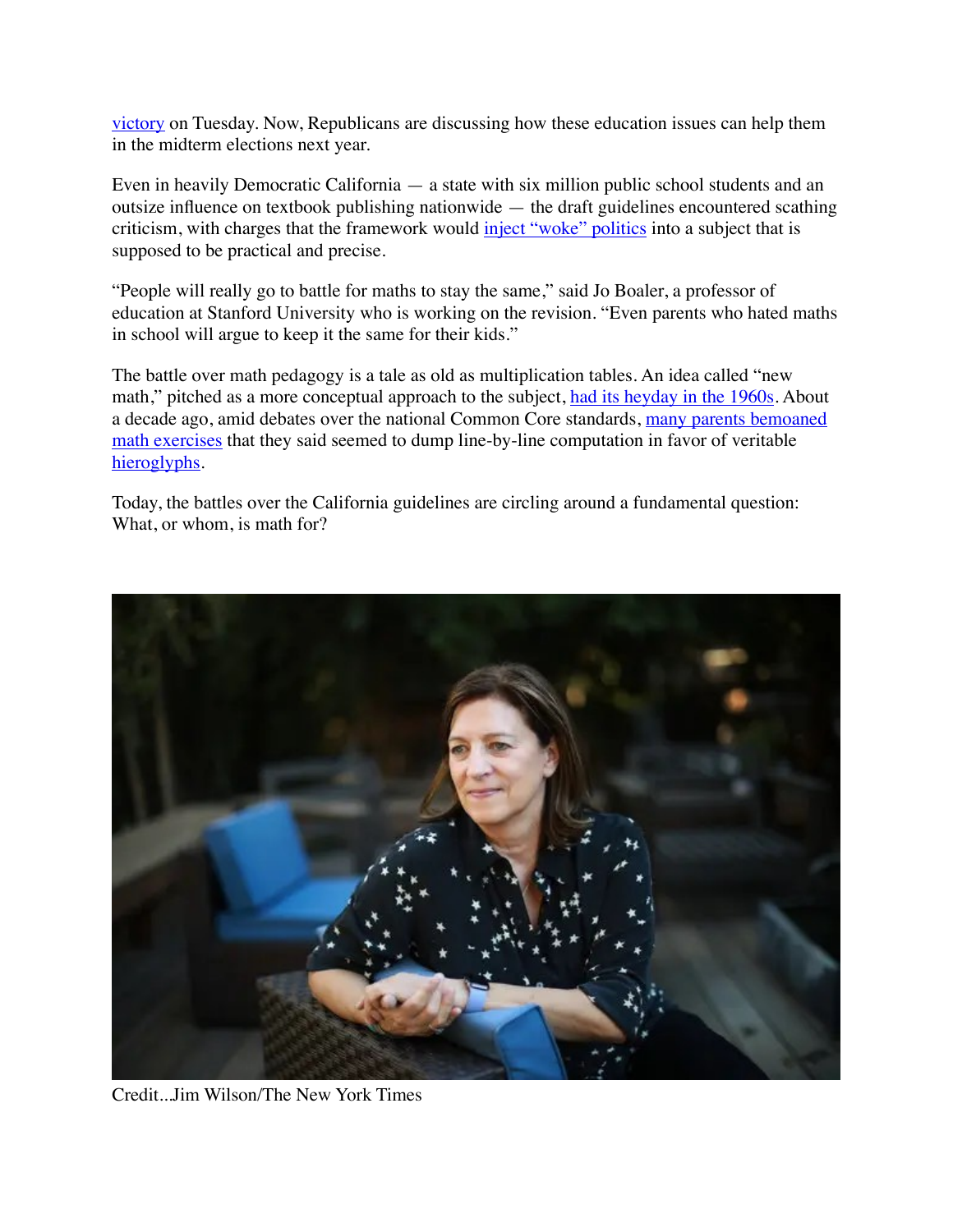[Testing results](https://data.oecd.org/pisa/mathematics-performance-pisa.htm) regularly show that math students in the United States are lagging behind those in other industrialized nations. And within the country, there is a [persistent racial gap](https://www.brookings.edu/blog/brown-center-chalkboard/2017/02/01/race-gaps-in-sat-math-scores-are-as-big-as-ever/) in achievement. [According to data](https://www2.ed.gov/about/offices/list/ocr/docs/crdc-2015-16.html?utm_content=&utm_medium=email&utm_name=&utm_source=govdelivery&utm_term=) from the civil rights office of the Education Department, Black students represented about 16 percent of high school students but 8 percent of those enrolled in calculus during the 2015-16 school year. White and Asian students were overrepresented in highlevel courses.

"We have a state and nation that hates math and is not doing well with it," Dr. Boaler said.

Critics of the draft said the authors would punish high achievers by limiting options for gifted programs. An [open letter](https://www.independent.org/news/article.asp?id=13658) signed by hundreds of Californians working in science and technology described the draft as "an endless river of new pedagogical fads that effectively distort and displace actual math."

Williamson M. Evers, a senior fellow at the Independent Institute and a former official with the Education Department during the administration of George W. Bush, was one of the authors of the letter and objected to the idea that math could be a tool for social activism.

"I think that's really not right," he said in an interview. "Math is math. Two plus two equals four."

Distress over the draft made it to Fox News. In May, Dr. Boaler's name and photograph were featured on an [episode of "Tucker Carlson Tonight,"](https://www.foxnews.com/transcript/tucker-carlson-on-critical-race-theory-new-cdc-mask-guidance) an appearance she did not know about until she began receiving nasty letters from strangers.

Like some of the attempted reforms of decades past, the draft of the California guidelines favored a more conceptual approach to learning: more collaborating and problem solving, less memorizing formulas.

It [also promoted something called de-tracking,](https://www.nytimes.com/2021/11/10/us/california-math-curriculum.html) which keeps students together longer instead of separating high achievers into advanced classes before high school.

The San Francisco Unified School District already does something similar. There, middle school math students are not split up but rather take integrated courses meant to build their understanding year by year, though older high school students can still opt into high-level classes like calculus.

Sign Up for the Education Briefing From preschool to grad school, get the latest U.S. education news.

Sophia Alemayehu, 16, a high school junior in San Francisco, advanced along that integrated track even though she did not always consider herself a gifted math student. She is now taking advanced calculus.

"In eighth and ninth grade, I had teachers tell me, 'Oh, you're actually really good at the material," she said. "So it made me think, maybe I'm good at math."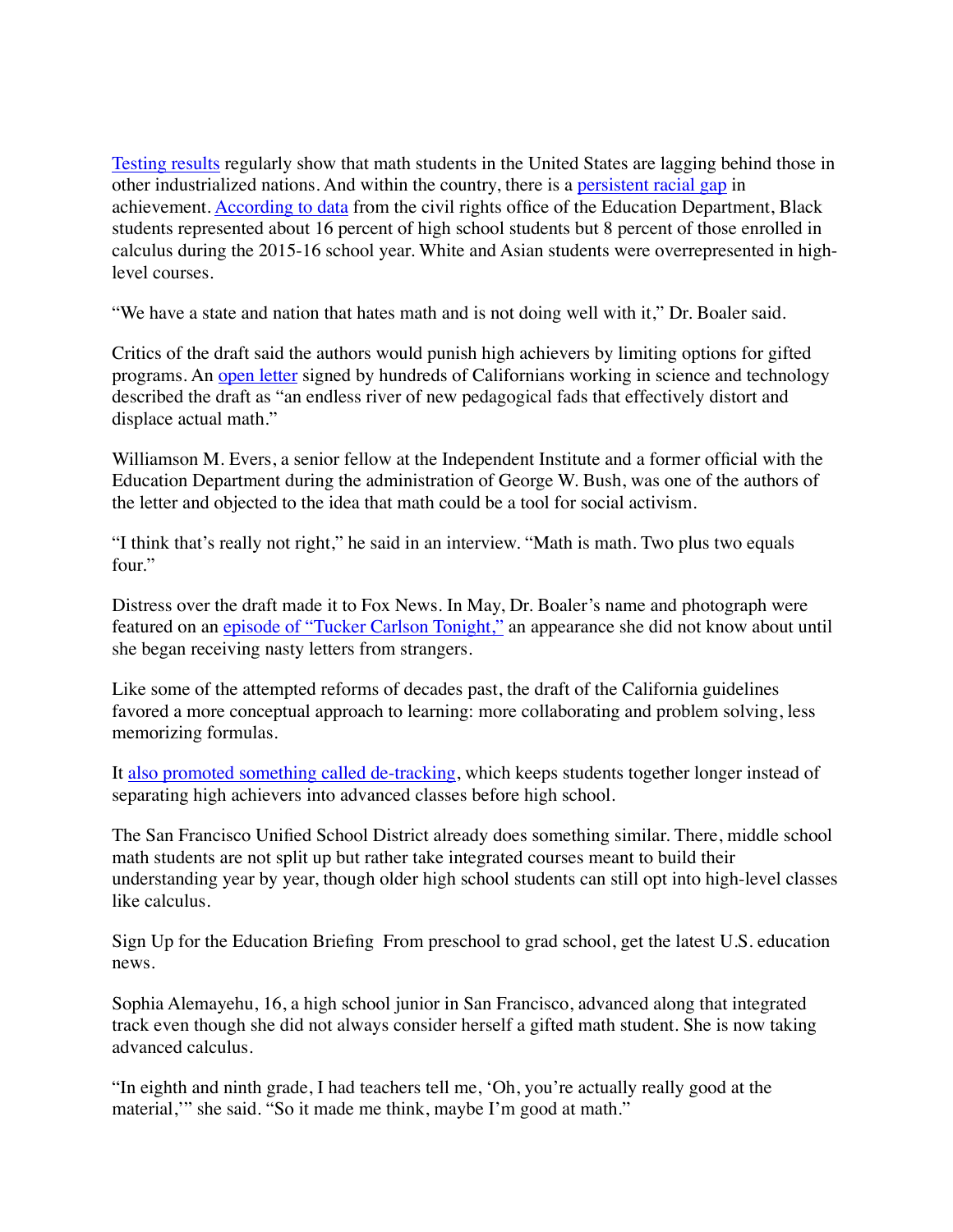The model has been in place since 2014, yielding [a few years of data](https://docs.google.com/presentation/d/1YVPTmQEYimnhrAn9WJPUDHrvCoO_O86C0E8rPMZcTT0/edit?usp=sharing) on retention and diversity that has been picked over by [experts on both sides of the de-tracking debate.](https://www.brookings.edu/blog/brown-center-chalkboard/2021/10/04/does-detracking-promote-educational-equity/) And while the data is complicated by numerous variables — a pandemic now among them — those who support San Francisco's model say it has led to more students, and a more diverse set of students, taking advanced courses, without bringing down high achievers.

"You'll hear people say that it's the least common denominator that discourages gifted kids from advancing," Elizabeth Hull Barnes, the math supervisor for the district, said. "And then it's like, nope, our data refutes that."

But Dr. Evers, the former Education Department official, pointed to [research](https://www.familiesforsanfrancisco.com/updates/inequity-in-numbers) suggesting that the data on math achievement in places like San Francisco was more [cherry-picked](https://www.independent.org/publications/article.asp?id=13698) than conclusive. He added that California's proposed framework could take a more nuanced approach to detracking, which he saw as a blunt tool that did not take the needs of individual districts into account.

Other critics of de-tracking say it amounts to a drag on children who would benefit from challenging material — and that it can hurt struggling students who might need more targeted instruction.

Divya Chhabra, a middle school math teacher in Dublin, Calif., said the state should focus more on the quality of instruction by finding or training more certified, experienced teachers.

Without that, she said, students with potential would quickly fall behind, and it would only hurt them further to take away options for advanced learning. "I feel so bad for these students," she said. "We are cutting the legs of the students to make them equal to those who are not doing well in math."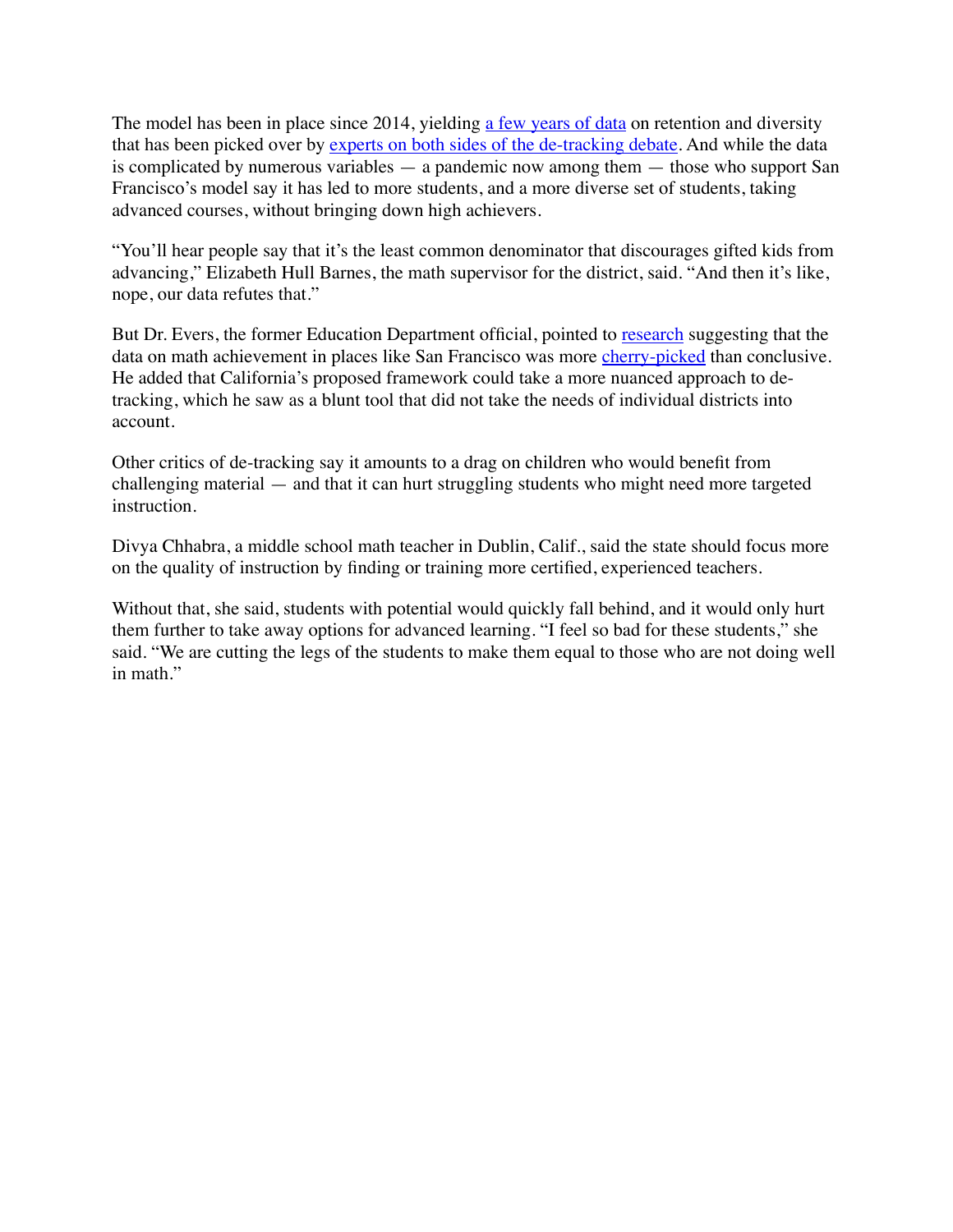

Credit...Jim Wilson/The New York Times

Tracking is part of a larger debate about access to college. Under the current system, students who are not placed in accelerated courses by middle school may never get the opportunity to take calculus, which has long been an [informal gatekeeper for acceptance](https://www.maa.org/sites/default/files/pdf/cspcc/InsightsandRecommendations.pdf) to selective schools.

According to <u>[data from the Education Department](https://www2.ed.gov/about/offices/list/ocr/docs/stem-course-taking.pdf)</u>, calculus is not even offered in most schools that serve a large number of Black and Latino students.

The role of calculus has been a talking point among math educators for years, said Trena Wilkerson, the president of the National Council of Teachers of Mathematics. "If calculus is not the be-all, end-all thing, then we need everyone to understand what the different pathways can be, and how to prepare students for the future," she said.

California's recommendations aim to expand the options for high-level math, so that students could take courses in, say, data science or statistics without losing their edge on college applications. (The move requires buy-in from colleges; in recent years, the University of California system has [de-emphasized](https://senate.universityofcalifornia.edu/_files/committees/boars/documents/BOARS_Statement-Impact-Calculus.pdf) the [importance of calculus credits.](https://edsource.org/2020/university-of-california-expands-list-of-courses-that-meet-math-requirement-for-admission/643173))

For now, the revision process has reached a sort of interlude: The draft is being revised ahead of another round of public comment, and it will not be until late spring, or maybe summer, that the state's education board will decide whether to give its stamp of approval.